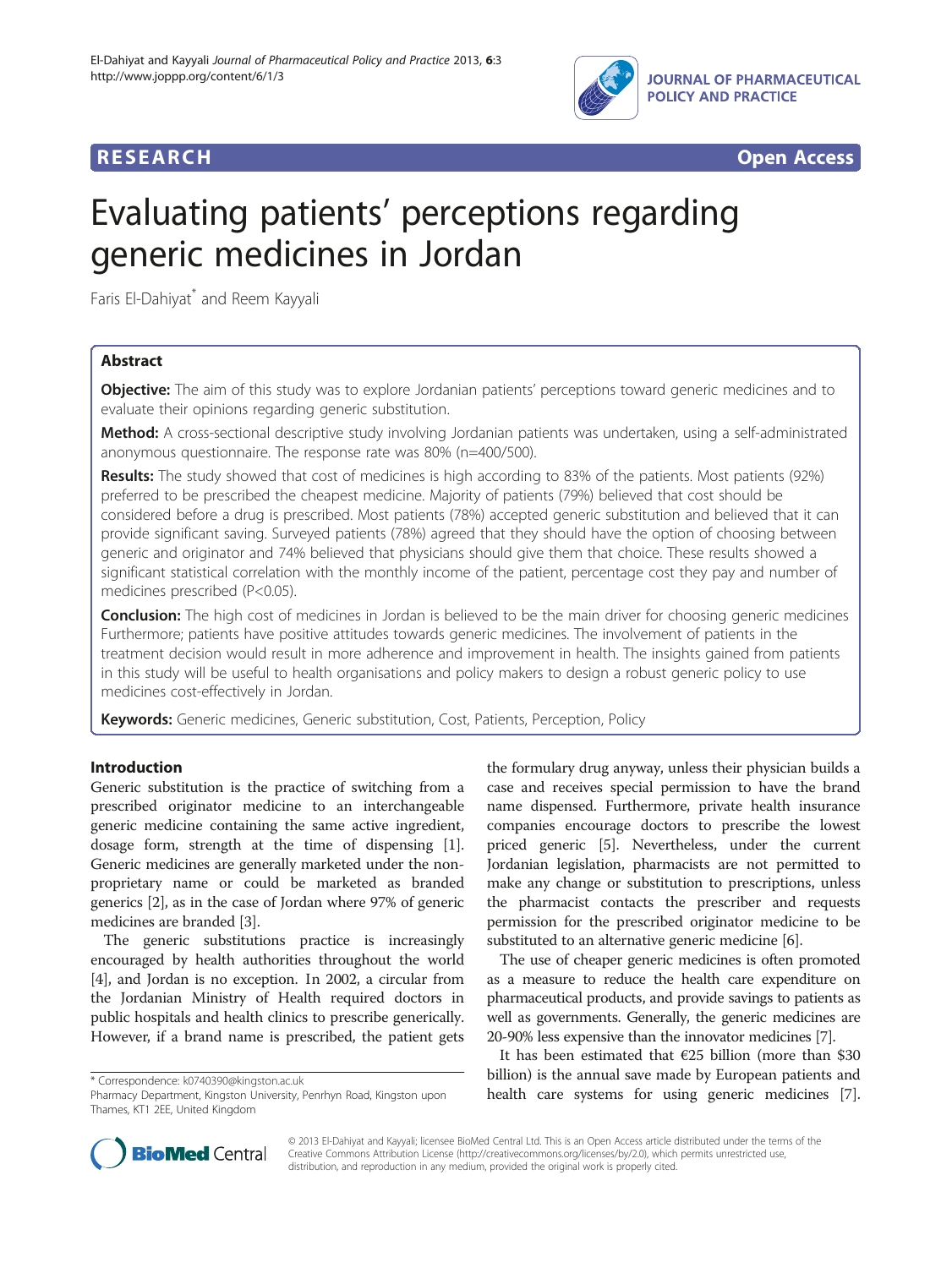Furthermore, it was reported that the use of generic medicines saved American patients, taxpayers, federal and state governments and other payers \$193 billion in 2011 alone, and around \$1.07 trillion over the period 2002 to 2011 [\[8](#page-6-0)]. A World Health Organisation (WHO) study carried out in several developing countries including Jordan estimated an average saving of 9% to 89% could be made by an individual country from substituting some originator brands to lowest-priced generics [[9\]](#page-6-0). In addition the report stipulated that the saving in Jordan could be 56% if only 11 originator medicines switched to lowest available generics [[9](#page-6-0)].

Despite the financial benefits from using generic medicines, there are still debates regarding generic substitution by patients as well as prescribers, with regards to its effect on patients' clinical outcomes [\[10-12](#page-6-0)]. A German study found that half of the primary care patients are sceptical about generic substitution, and 13% of the patients reported that they had experienced new adverse reactions [\[13\]](#page-6-0). On the other hand, another study revealed that 61% of the Slovakian patients had positive views regarding generic medicines [[14](#page-6-0)]. The views in the former study were expressed by patients who were more than 60 years of age, chronically ill, and/or without higher education. In the latter study the respondents were predominantly aged 30 years or younger. This indicates that patients' socio demographic characteristics such as educational level, income and age may influence people's opinions of generic drugs [[15](#page-6-0)].

Other factors that may influence patients' attitudes towards generic medicines are believed to be the physicians' prescribing behaviour and their preferences for particular originator brand or their bias against generics [[16](#page-6-0)]. Moreover, the information given by a prescribing physician on generic substitution was also found to be a main driver that influences patients' beliefs about generic medicines and their consumptions [[13,17](#page-6-0)]. Previous studies showed that physicians and pharmacists play an important role when patients choose between branded or generic drugs [[18](#page-6-0)-[20\]](#page-6-0). Therefore efforts to promote generic substitutions practice should be targeted first and foremost at time of prescribing as well as dispensing [[21](#page-6-0)].

Although patient perceptions may play an important role in medication selection, previous research revealed that patients often do not communicate with their physicians about their medicines preference and cost of medications. Furthermore, several studies found that the high out of pocket-costs can be a significant obstacle to medical adherence with prescription medication regimens [[22-24\]](#page-6-0). However, patients can still request generic medications at the point of the clinical encounter or at the time of dispensing of the medication at the pharmacy [[25](#page-6-0)]. In Jordan, over 80% of the cost of medicines

purchased by the public is funded through out-of pocket payments [[26](#page-6-0)].

Patient willingness to accept a generic medicine is a core requirement to facilitate the uptake of generic medicines [[27](#page-6-0),[28](#page-6-0)]. However, there is lack of studies which investigated Jordanian patients' perceptions about generic medicines, their opinions regarding costs of medicines, and their acceptance of generic substitution.

The aim of this study was to assess the understanding and attitude of Jordanian patients' towards generic medicines, their opinions about the cost of medicines in general, and to evaluate their perceptions about generic substitution. The findings from this study would provide a baseline data for establishing a robust generic medicine policy in Jordan.

# **Methods**

This was a cross sectional study where a questionnaire was used to collect data from Jordanian patients whom were targeted by visiting private and public clinics, private and public hospitals, community pharmacies and The National Centre for Diabetes, Endocrinology & Genetics in Jordan. One of the researchers was available on site if the responders need any clarification at the time of the study.

The questionnaire was tested for face and content validity by two experts. It was further revised after pilot testing with 20 patients. Patients were given an information sheet translated to Arabic language by certified translator that explained the research. The questionnaire was also translated to Arabic language by a certified translator.

The questionnaire used consisted of three sections. The first section gave a simple definition of originator and generic medicines with examples. The second section evaluated the preferred prescribed medicines and the perceptions regarding originator to generic substitution and the costs of medicines in Jordan. The last section characterised the respondent demographics.

The responses were framed in four point likert scale  $(1 = \text{strongly} \text{ disagree}, 2 = \text{disagree}, 3 = \text{agree} \text{ and } 4 =$ strongly agree) questions.

In this study, the sample population was Jordanian patients with chronic medical conditions. From the 500 questionnaires which were distributed, 400 questionnaires were completed and included in this study which gives a response rate of 80%. The participation of patients approached was strictly voluntary and their informed consent was obtained. Anonymity of respondents was preserved in the study, as names of participants were not included.

Data was collected from 15th June 2012 to 26th August 2012. All the collected data were entered into PASW® 18.0 for descriptive analysis using descriptive statistics techniques such as frequency and cross-tabulation and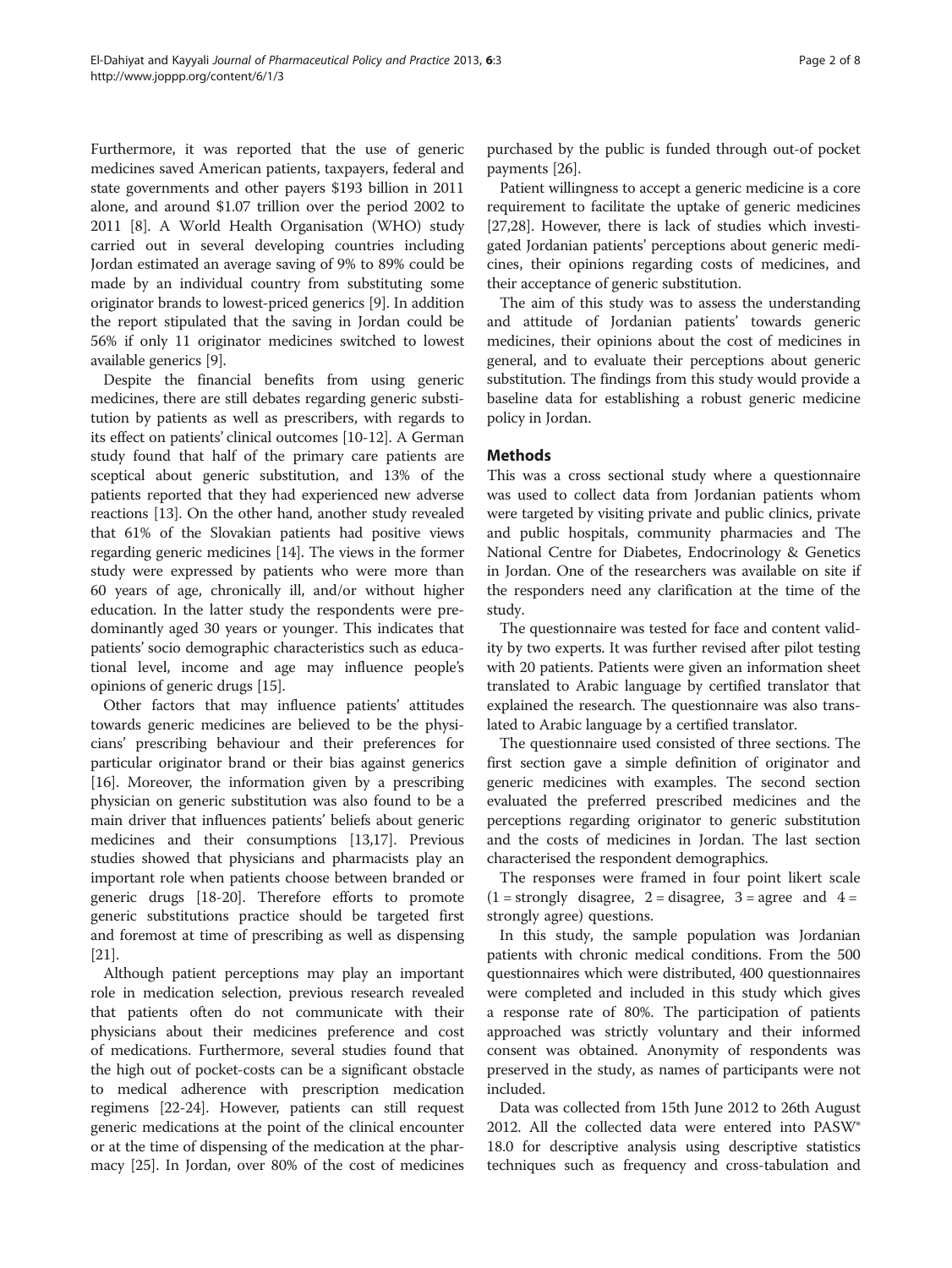inferential statistics using chi square tests. This study was approved by the Research Ethics Committee of Kingston University, London.

# Results

#### Demographic characteristics of responding patients

A total of 400 responses were received, with a response rate of 80%, the basic demographic of the responding patients is summarised in Table 1. The sample was almost equally distributed between male (142, 48.3%) and female (152, 51.7%). The majority of the respondents' monthly income was less than 500 JD (59.25%) and holding bachelor degree (42.5%). The respondents mostly pay full cost of their prescription (63.25%) and have more than 6 medicines in their prescription (78.5%) (Table 1).

#### Patients' views on preferred physicians' communications

When assessing the patients' views on preferred communication with physicians, they predominantly agreed that the physician should ask them about their medicines preference  $(74\%, n = 296)$  (Table [2\)](#page-3-0). There was a significant correlation (P < 0.05) between patients' education level and whether or not they prefer to be asked about their medicines preferences (Table [3](#page-4-0)). As the education level of the responders increased their preferences to be consulted about their medicine choices increased.

Most of the respondents (78%,  $n = 312$ ) agreed that they should have the option of choosing between generic and originator (Table [2](#page-3-0)). A chi-square statistic found a significant correlation  $(P < 0.05)$  between the educational level of the responders and whether or not they should be given the choice between generic or originator (Table [3](#page-4-0)). Patients with higher education levels tended to agree or strongly agree with being given the choice.

#### Perceptions on generic substitution

When patients were asked if they mind the pharmacist substituting their prescribed medicine, 75% responders did not mind the substitution to a cheaper equivalent  $(n = 300)$  (Table [2](#page-3-0)). In addition, most patients (78%, n = 312) did not mind their prescribed originator medicine being substituted to a generic one (Table [2](#page-3-0)). There was a significant correlation  $(P < 0.05)$  between the patients' monthly income level, percentage cost paid for the prescription and number of medicines in the prescription and whether or not they minded their prescribed medicine to be substituted to a cheaper medicine or a generic. Patients with lower income, pay more percentage of their medicines cost, and are on a higher number of medicines tended to accept the substitution more. The values of chi square are shown in Table [3.](#page-4-0)

Most responders (63.5%) preferred to accept generic substitution only upon their request  $(n = 254)$  $(n = 254)$  $(n = 254)$  (Table 2). There was a significant correlation  $(P < 0.05)$  between

#### Table 1 Demographics and characteristics of the responders

| <b>Characteristic</b>                      | N(%)        |
|--------------------------------------------|-------------|
| The monthly income                         |             |
| Less than 500 JD                           | 237 (59.25) |
| 501-1000 JD                                | 84 (21.00)  |
| More than 1001 JD                          | 79 (19.75)  |
| <b>Educational level</b>                   |             |
| Post graduate                              | 79 (19.75)  |
| Bachelor degree                            | 170 (42.50) |
| College                                    | 62 (15.50)  |
| High school                                | 89 (22.25)  |
| Percentage paid from the prescription cost |             |
| Do not pay at all                          | 81 (20.25)  |
| Pay only a percentage                      | 66 (16.50)  |
| Pay full cost                              | 253 (63.25) |
| No. of medicines in the prescription       |             |
| $1 - 3$                                    | 29 (7.25)   |
| $4-6$                                      | 57 (14.25)  |
| More than 6                                | 314 (78.50) |
| <b>Chronic Medical condition</b>           |             |
| Cardio-vascular diseases                   | 122 (30.50) |
| Endocrine diseases                         | 138 (34.50) |
| Respiratory diseases                       | 95 (23.75)  |
| Other chronic diseases                     | 45 (11.25)  |
| <b>General health Status</b>               |             |
| Poor                                       | 18 (4.50)   |
| Fair                                       | 64 (16.00)  |
| Good                                       | 142 (35.50) |
| Very good                                  | 121 (30.25) |
| Excellent                                  | 55 (13.75)  |

patients' income level and number of medicines in the prescription with their preference for generic substitution to be based on their request (Table [3](#page-4-0)). Patients with high income levels, and who have small numbers of medicines in their prescription, tended to agree or strongly agree with the substitution being upon their request only. However, there was no correlation with percentage paid from medicines cost and the acceptance of generic substitution upon patients' request. Interestingly, there was no correlation between the education level of the responders and their preference to be consulted prior to originator generic substitution.

### Opinions regarding locally produced generic medicines

When assessing the patients' views on locally produced generic medicines, 75% of them preferred to be prescribed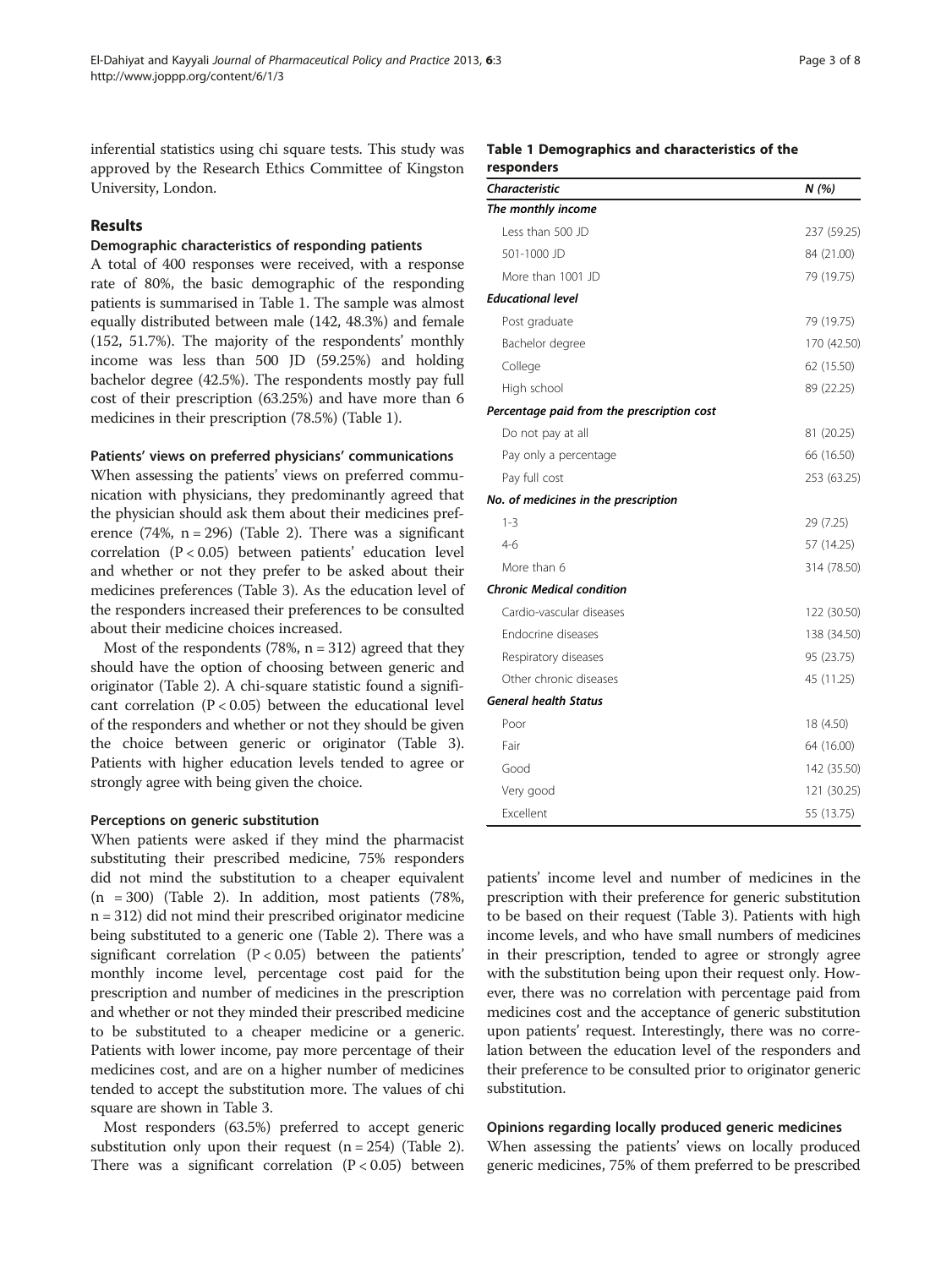|                 |                                                                                                                        | <b>Strongly</b><br>disagree | <b>Disagree</b> | Agree                   | <b>Strongly</b><br>agree |  |  |
|-----------------|------------------------------------------------------------------------------------------------------------------------|-----------------------------|-----------------|-------------------------|--------------------------|--|--|
| $\mathbf{1}$    | Physicians should ask patients about their medicines preference.                                                       | 29 (7.25)                   | 75 (18.75)      | 174 (43.5)              | 122(30.5)                |  |  |
| 2               | Patients should have the option of choosing between generic and originator.                                            | 33 (8.25)                   | 55 (13.75)      | 221 (55.25)             | 91 (22.75)               |  |  |
| 3               | I don't mind the pharmacist substituting the medicine I was prescribed to a<br>cheaper equivalent one.                 | 8(2.00)                     | 92 (23.00)      | 235(58.75)              | 65 (16.25)               |  |  |
| $\overline{4}$  | I don't mind my prescribed medicines to be substituted from originator to generic.<br>(e.g. Panadol to Revanin).       | 6(1.50)                     | 82 (20.50)      | 228 (57.00)             | 84 (21.00)               |  |  |
| 5               | My medicines should only be substituted from originator to generic if I request.<br>(e.g. Panadol to Revanin).         | 69 (17.25)                  | 77 (19.25)      | 141 (35.25) 113 (28.25) |                          |  |  |
| 6               | I don't mind the pharmacist substituting my prescribed medicine to an equivalent<br>locally produced one.              | 3(0.75)                     | 84 (21.00)      | 204 (51.00)             | 109 (27.25)              |  |  |
| 7               | I prefer to be prescribed locally produced medicines.                                                                  | 3(0.75)                     | 97 (24.25)      | 178 (44.50)             | 122 (30.50)              |  |  |
| 8               | I prefer to be prescribed a well-known brand.                                                                          | 158 (39.50)                 | 131 (32.75)     | 99 (24.75)              | 12(3.00)                 |  |  |
| 9               | I prefer to be prescribed imported rather than local medicines.                                                        | 150 (37.50)                 | 143 (35.75)     | 87 (21.75)              | 20(5.00)                 |  |  |
| 10 <sup>°</sup> | Costs should be considered before a drug is prescribed.                                                                | 3(0.75)                     | 81 (20.25)      | 220 (55.00)             | 96 (24.00)               |  |  |
| 11              | I don't mind whether my prescribed / dispensed medicine is locally produced or<br>imported as long as it is effective. | 0(0.00)                     | 85 (21.25)      | 217 (54.25)             | 98 (24.50)               |  |  |
| 12              | I prefer to be prescribed / dispensed the cheapest medicine available for the treatment<br>of my condition.            | 18(4.5)                     | 14 (3.50)       | 251(62.75)              | 117 (29.25)              |  |  |
| 13              | Cost is not an issue for me as long as the medicine will treat my condition.                                           | 103 (25.75)                 | 214 (53.50)     | 41 (10.25)              | 42 (10.50)               |  |  |
| 14              | A more expensive medicine is a better one.                                                                             | 157 (39.25)                 | 99 (24.75)      | 69 (17.25)              | 75 (18.75)               |  |  |
| 15              | Imported medicines are better.                                                                                         | 154 (38.50)                 | 127 (31.75)     | 66 (16.50)              | 53 (13.25)               |  |  |
| 16              | Using generic medicines would provide significant saving to me.                                                        | 0(0.00)                     | 87 (21.75)      | 229 (57.25)             | 84 (21.00)               |  |  |
| 17              | In general, medicine costs in Jordan are too high.                                                                     | 3(0.75)                     | 65 (16.25)      | 203 (50.75)             | 129 (32.25)              |  |  |

<span id="page-3-0"></span>

| Table 2 Patients' responses to four point likert scale questions exploring their perception about generic medicines |  |  |  |  |
|---------------------------------------------------------------------------------------------------------------------|--|--|--|--|
|---------------------------------------------------------------------------------------------------------------------|--|--|--|--|

Question Survey questions/Statement Frequency (%)

locally produced medicines  $(n = 300)$  and 73.25% patients did not prefer to be prescribed imported rather than local medicines  $(n = 293)$  There was a significant correlation (P < 0.05.) between patients' monthly income level, percentage cost paid for their medicines and number of medicines in the prescription and their preference for local medicines. Patients with low income, or more percentage cost of medicines and have higher number of prescribed medicines tended to agree or strongly agree with being prescribed locally produced medicines (Table [3\)](#page-4-0). Whereas there was no correlation with the education level of responders and their preference for imported products or locally produced products.

When asked if imported medicines are better than locally produced ones, 70.25% of the surveyed patients disagreed (n = 281) (Table 2). Patients with higher education level, lower income level, pay more percentage cost of medicines and have higher numbers of medicines tended to disagree with imported medicines being better than locally produced (P < 0.05) (Table [3](#page-4-0)).

The majority of patients (72.25%, n = 289) did not prefer to be prescribed a well-known medicine brand with 78.25% agreeing for their medicines to be substituted to a locally produced generic one  $(n = 313)$ .

In general, the effectiveness of the medicines is the determinant in patients preference not the manufacturer country according to 78.75% of the responders (n = 315) (Table 2).

# Jordanian patients' opinions regarding cost of the medicines

The majority of the surveyed Jordanian patients (79%, n = 316) agreed that the costs should be considered before a drug is prescribed (Table 2). There was a significant relationship ( $P < 0.05$ ) between the monthly income of the patient and percentage paid from the cost of medicine and number of medicines in the prescriptions and their agreement. Patients with low income level, who pay more percentage cost of medicines or who have high number of prescribed medicines tended to agree more that costs should be considered before a drug is prescribed.

Patients predominantly  $(92\%, n = 368)$  preferred to be prescribed and/or dispensed the cheapest medicine available (Table 2). People with low income, high number of medicines in their prescription tended to prefer to be prescribed and/or dispensed the cheapest medicine available for the treatment of their medical condition  $(P < 0.05)$ (Table [3\)](#page-4-0). However, there was no significant correlation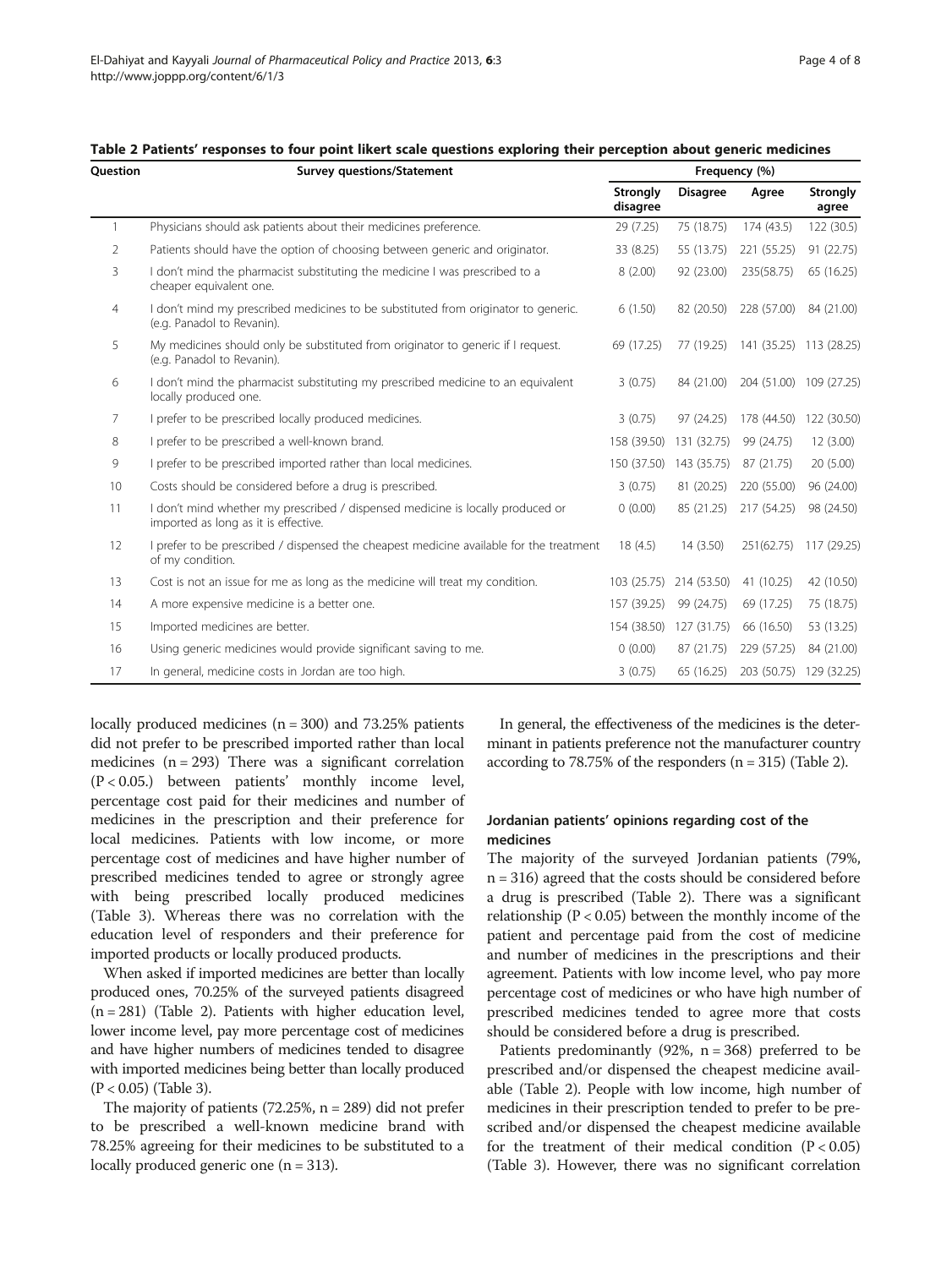|                | <b>Survey questions/Statement</b>                                                                                         | Demography criteria   |            |                                              |                                         |  |  |  |
|----------------|---------------------------------------------------------------------------------------------------------------------------|-----------------------|------------|----------------------------------------------|-----------------------------------------|--|--|--|
|                |                                                                                                                           | The monthly<br>income | level      | Educational Percentage paid<br>from the cost | No. of medicines in<br>the prescription |  |  |  |
|                |                                                                                                                           | Chi square value      |            |                                              |                                         |  |  |  |
| $\overline{1}$ | Physicians should ask patients about their medicines preference.                                                          |                       | 158.38**   | <b>NS</b>                                    | <b>NS</b>                               |  |  |  |
| 2              | Patients should have the option of choosing between generic and<br>originator.                                            | <b>NS</b>             | $163.53**$ | <b>NS</b>                                    | <b>NS</b>                               |  |  |  |
| 3              | I don't mind the pharmacist substituting the medicine I was prescribed to<br>a cheaper equivalent one.                    | $52.15***$            | <b>NS</b>  | 24.00**                                      | $42.03***$                              |  |  |  |
| 4              | I don't mind my prescribed medicines to be substituted from originator<br>to generic. (e.g. Panadol to Revanin).          | $65.12***$            | <b>NS</b>  | 45.95**                                      | 48.84**                                 |  |  |  |
| 5              | My medicines should only be substituted from originator to generic if I<br>request. (e.g. Panadol to Revanin).            | $146.12***$           | <b>NS</b>  | <b>NS</b>                                    | $46.63***$                              |  |  |  |
| 6              | I don't mind the pharmacist substituting my prescribed medicine to an<br>equivalent locally produced one.                 | <b>NS</b>             | <b>NS</b>  | <b>NS</b>                                    | <b>NS</b>                               |  |  |  |
| 7              | I prefer to be prescribed locally produced medicines.                                                                     | 66.23**               | <b>NS</b>  | $36.02**$                                    | 55.220**                                |  |  |  |
| 8              | prefer to be prescribed a well-known brand.                                                                               | <b>NS</b>             | <b>NS</b>  | <b>NS</b>                                    | <b>NS</b>                               |  |  |  |
| 9              | prefer to be prescribed imported rather than local medicines.                                                             | $16.73*$              | <b>NS</b>  | $16.83*$                                     | 24.69**                                 |  |  |  |
| 10             | Costs should be considered before a drug is prescribed.                                                                   | 13.83*                | <b>NS</b>  | 24.07**                                      | $43.41***$                              |  |  |  |
|                | 11 I don't mind whether my prescribed / dispensed medicine is locally<br>produced or imported as long as it is effective. | <b>NS</b>             | <b>NS</b>  | <b>NS</b>                                    | <b>NS</b>                               |  |  |  |
|                | 12 I prefer to be prescribed / dispensed the cheapest medicine available for<br>the treatment of my condition.            | $21.13***$            | <b>NS</b>  | <b>NS</b>                                    | $177.45***$                             |  |  |  |
|                | 13 Cost is not an issue for me as long as the medicine will treat<br>my condition.                                        | 22.65**               | <b>NS</b>  | $40.02**$                                    | 68.48**                                 |  |  |  |
|                | 14 A more expensive medicine is a better one.                                                                             | $55.06***$            | <b>NS</b>  | <b>NS</b>                                    | 142.07**                                |  |  |  |
|                | 15 Imported medicines are better.                                                                                         | $21.17***$            | 34.72**    | 29.26**                                      | 134.66**                                |  |  |  |
|                | 16 Using generic medicines would provide significant saving to me.                                                        | $13.23*$              | <b>NS</b>  | 92.07**                                      | <b>NS</b>                               |  |  |  |
|                | 17 In general, medicine costs in Jordan are too high.                                                                     | 28.59**               | <b>NS</b>  | 46.59**                                      | 59.87**                                 |  |  |  |

<span id="page-4-0"></span>

| Table 3 Statistically significant correlations calculated using Chi square test between the statements on the left with |  |  |  |  |  |  |
|-------------------------------------------------------------------------------------------------------------------------|--|--|--|--|--|--|
| each of the demography category investigated                                                                            |  |  |  |  |  |  |

\*:p < 0.05, \*\*:P <0.01, NS: non statistically significant correlations found.

between the percentage paid from medicines cost and the preference to be prescribed or dispensed the cheapest medicine available.

Most of the patients  $(79.25, n = 317)$  disagreed to the statement "cost is not an issue for me as long as the medicine will treat my condition" (Table [2](#page-3-0)). A Chi-Square test of independence revealed a significant relationship  $(P < 0.05)$  between this response and the monthly income of the patient, the% they pay from the cost of their medicines and the number of medicines in their prescription. Patients with low income level, or pay full cost of medicines or are on high numbers of medicines tended to disagree more with the above statement (Table 3).

Most of the patients  $(64\%, n = 256)$  disagreed that a more expensive medicine is a better one. Patients with low income level or who are on a high numbers of medicines tended to disagree that a more expensive medicine is a better one  $(P < 0.05)$  (Table 3). However, there was no significant correlation with the percentage paid from

medicine cost or educational level and the response to the above statement.

Patients predominantly  $(83\%, n = 332)$  believed that the medicine costs in Jordan are too high (Table [2](#page-3-0)). There was a relationship between the monthly income of the patient, the percentage paid from the cost of medicines and the number of prescribed medicines and the agreement to this statement  $(P < 0.05)$  (Table 3). Patients with low income level, or pay more percentage cost of medicines or are on high number of medicines tended to agree more that medicine costs in Jordan are too high.

### Saving from using generic medicines

Most of the Jordanian patients (78.25%  $n = 313$ ) believed that the use of generic medicines would provide significant saving to them (Table [2\)](#page-3-0). Patients with low income levels, or pay more percentage cost of medicines tended to believe that the use of generic medicines would provide significant saving for them  $(P < 0.05)$  (Table 3). However,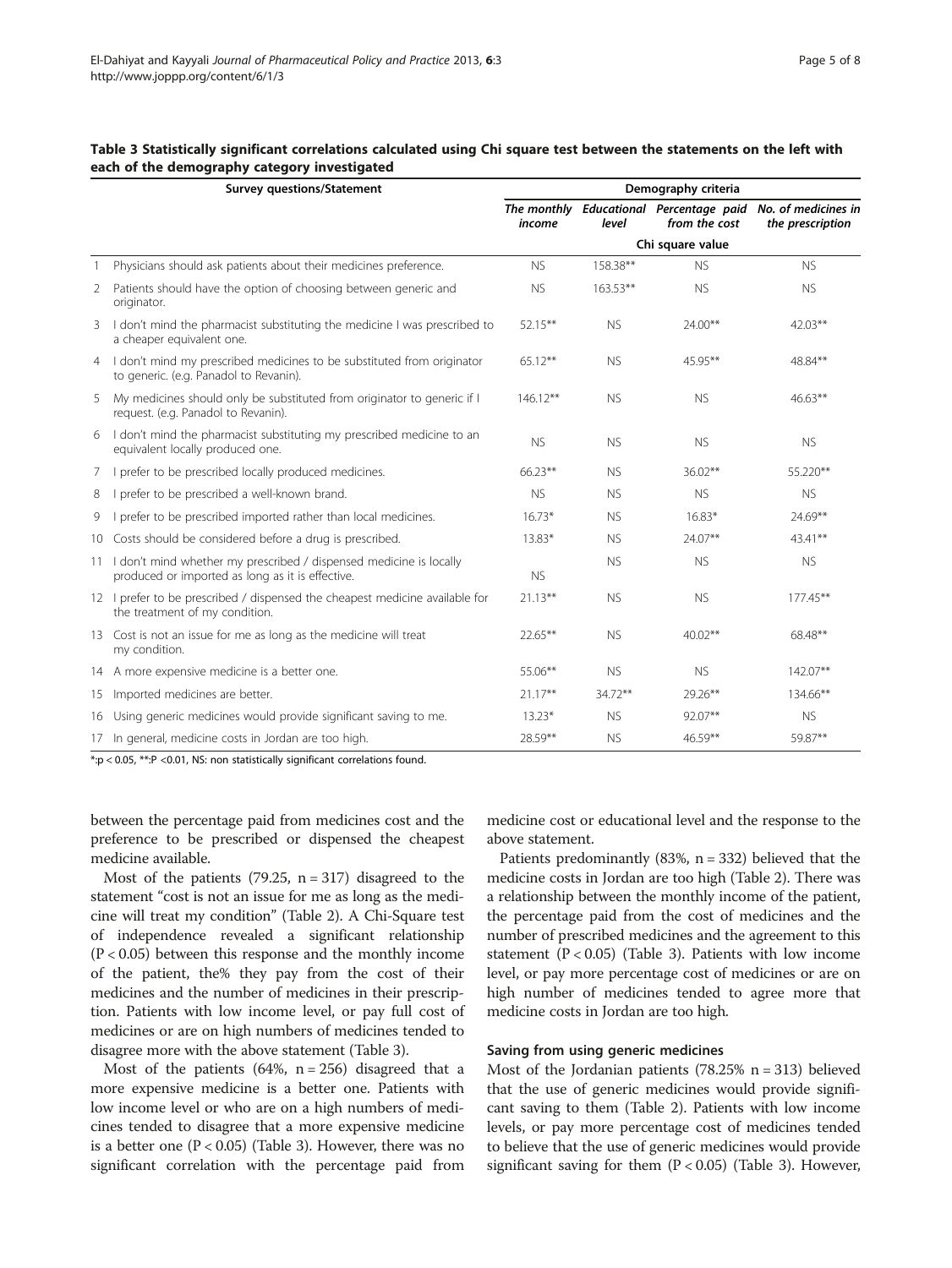there was no significant correlation with number of medicines in the prescription and the belief of saving by using generic medicines.

# **Discussion**

In this study, the majority of patients (83%) believed that the costs of medicines in Jordan are too high. Moreover, the costs of medicines were found to be a significant issue for about 80% of the surveyed Jordanian patients, which in turn might affect their adherence to treatments [[22](#page-6-0)-[24,29](#page-6-0)]. These results were mostly reported by low income patients, patients who pay for medicines, and patients who have high number of medicines in their repeated prescriptions.

In low income countries, the health services are believed to be of a poor quality [[30](#page-6-0)] and many of the insurance schemes do not provide medicines benefits, or do so with substantial co-payments [[31\]](#page-6-0). Therefore, medicines are still mainly purchased through out-of-pocket payments [[32](#page-6-0)]. Results from a study in 36 developing and middleincome countries showed that patients purchasing medicines in private sectors pay on average 2.6 times more for originator brands compared to their generic equivalent [[33\]](#page-6-0). This is considered as a barrier to medicines access [\[34\]](#page-7-0). In Jordan it was reported that over 80% of the cost of medicines purchased by the public is funded through out-of pocket payments 26 This was reflected in the population of this study, where about 80% of the surveyed patients either paid full or part costs of their medicines.

In the current survey, just under than 80% of the respondents agreed that costs should be considered before a drug is prescribed. In addition, Jordanian patients surveyed predominantly (92%) preferred to be prescribed and/or dispensed the cheapest medicine available for the treatment of their medical condition. Furthermore, the results showed the high trust and confidence of Jordanian patients in locally produced generic medicines. More than third of the respondents preferred to be prescribed a cheaper locally produced generic medicine rather than a more expensive imported brand medicine. Overall, almost 80% of the patients believed that the use of generic medicines would provide significant saving to them.

Most patients (78%) accepted their prescribed originator medicine being substituted to a generic one. With 75% and 78% accepting the pharmacist substituting their medicines to a cheaper one or to locally produced generic one respectively. This was almost the same result of a previous study that was held in Australia where 78.5% of the patients accepted generic substitution based on pharmacists' recommendation [[35](#page-7-0)]. Another study in New Jersey, USA reported that 97% of the patients who had been offered substitution had agreed to switch their therapy [[19](#page-6-0)]. This also corresponds to a study in Finland in which 81%

of the participants were of the opinion that cheaper generics were effective and 85% did not consider generics substitution as a threat to drug safety [\[36\]](#page-7-0). On the other hand, a Slovakian study reported that only 50% indicated a preference for a cheaper product [\[14\]](#page-6-0).

In America, 66.7% of the patients requested substitution to generic medications from doctors or pharmacists in most or all time [\[37](#page-7-0)]. However, 63.5% of responders in Jordan accepted generic substitution only upon their request, those respondents were mainly the patients with high monthly income, and/or have less number of medicines in their repeated prescription and /or have a full medical insurance. This would indicate that these groups of patients are less sensitive to the cost of medications.

This study found that patients, generally, have acceptability to generic substitution, consistent with previous studies in Denmark, Spain and Norway where preference for the use of generics among patients was reported [\[38,39](#page-7-0)].

It was reported that patients' communication with physicians has a key role to promote the use of generic medicines, as their preferences are a powerful motivator to the physicians' prescribing behaviour [\[40-42](#page-7-0)]. However, patients hardly ever communicate with their physicians about medication choices and out-of-pocket costs of medications [\[15,](#page-6-0)[43](#page-7-0)]. Almost third of the patients in this study believed that they should be involved on decisions regarding their medicines preference, and to have the option of choosing between generic and originator. These beliefs were reported mainly by highly educated participants, similar findings were reported in two different studies in Sweden, in the first study higher educated respondents were 8 times more likely to be involved in choosing and deciding the alternative medicines if available [[44](#page-7-0)]. In the second one, 94% of the patients wanted some involvement in medicine decision making, with positive association between education and shared decision making [\[45](#page-7-0)]. Moreover, it is believed that patients who are involved in their medicines decision are more likely to adhere to their treatment with concomitant improvement in health [\[46\]](#page-7-0).

Physicians' prescribing behaviour can also be influenced by pharmaceutical companies through a variety of incentives such as high-end education programs or even some cash payment for prescriptions [\[47](#page-7-0)]. These incentives may indirectly affect the patients, by encouraging them to use higher priced originatorbranded products instead of equally effective, lower-cost generics [[48\]](#page-7-0). Therefore, it has generally been agreed that patients should be involved in decisions making about their own health and treatment all over the world [[49,50\]](#page-7-0). Therefore, The Professional Medical Body in Jordan should develop good practice standards that require clinicians to involve patients in treatment choices. This could be through well-designed training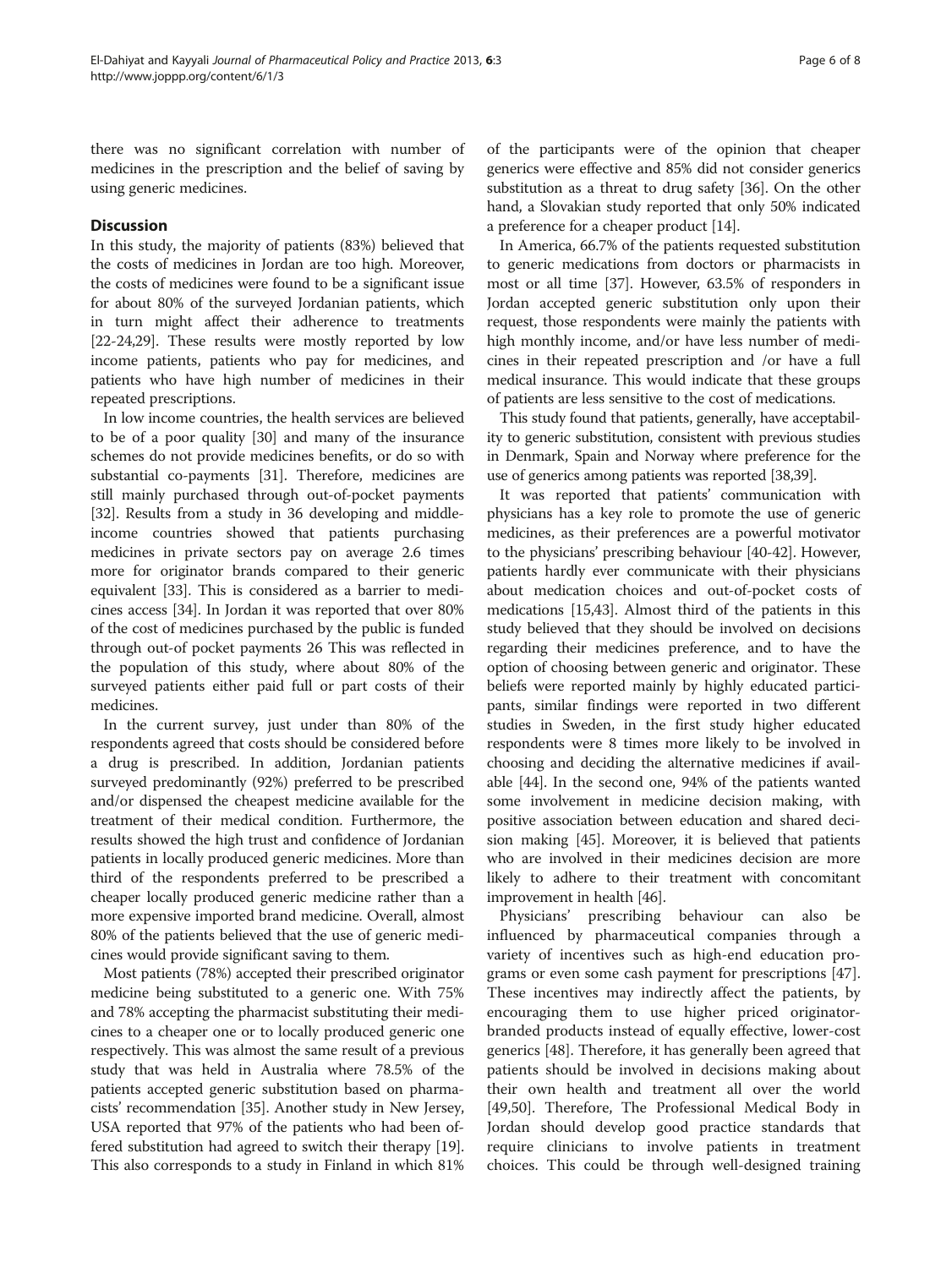<span id="page-6-0"></span>courses that improve the communication skills of doctors, nurses and pharmacists with patients.

From this study, it is clearly obvious that Jordanian patients have a positive attitude towards generic medicines, locally produced medicines, generic substitution, and that they prefer to be involved in medicine treatment selection. This would facilitate the introduction of a generic policy in Jordan which encourages the utilisation of generic medicines through generic substitution and generic prescribing. As a result a huge saving could be achieved to both patients and the health care system.

# Conclusion

The high cost of medicines in Jordan is believed to be the main driver for choosing generic medicines which would lead to substantial saving as identified by the findings. Furthermore, patients have positive attitudes towards generic medicines in general and locally produced ones in particular. The involvement of patients in the treatment decision making allow them to choose the preferred medicine, this would result in more adherence and improvement in health.

The insights gained from patients in this study will be useful to health organisations and policy makers to design a robust generic policy to use medicines cost-effectively in Jordan.

Received: 6 April 2013 Accepted: 29 April 2013 Published: 13 June 2013

#### References

- 1. Holmes DR, Becker JA, Granger CB, Limacher MC, Page RL, Sila C: ACCF/ AHA 2011 health policy statement on therapeutic interchange and substitution. Circulation 2011, 124:1290–1310.
- 2. World Health organisation (WHO): Generic Drugs. Available from [http://www.](http://www.who.int/trade/glossary/story034/en/index.html) [who.int/trade/glossary/story034/en/index.html](http://www.who.int/trade/glossary/story034/en/index.html) Accessed: 10 January 2013.
- 3. Kaplan W, Laing R: Local production of key concepts, issues and opportunities for future research. In Health Nutrition and Population of the World Bank's Human Development Network. Edited by Paper HD. Geneva: The World Bank; 2005.
- 4. Johnston A, Asmar R, Dahlöf B, Hill K, Jones DA, Jordan J, Livingston M, Macgregor G, Sobanja M, Stafylas P: Generic and therapeutic substitution: a viewpoint on achieving best practice in Europe. Br J Clin Pharmacol 2011, 72:727–730.
- 5. Jordanian civil health insurance regulations: Jordanian public health law no.54. 83/2002. 2002.
- 6. World Health Organisation (WHO): Medicine prices and access to medicines in the Eastern Mediterranean Region: Jordan: Medicine prices, availability, affordability and price components. 2007. Available at: [http://www.haiweb.org/medicineprices/](http://www.haiweb.org/medicineprices/surveys/200405JO/sdocs/summary-report.pdf) [surveys/200405JO/sdocs/summary-report.pdf](http://www.haiweb.org/medicineprices/surveys/200405JO/sdocs/summary-report.pdf). Accessed: 12.10.12.
- King DR, Kanavos P: Encouraging the use of generic medicines: implications for transition economies. Croat Med J 2002, 43(4):462-469.
- 8. Generic Pharmaceutical Association: 1 Trillion Over 10 Years Generic Drug Saving In The U.S. Fourth Annualth edition. 2012. Available from: [http://](http://www.ahipcoverage.com/wp-content/uploads/2012/08/2012-GPHA-IMS-GENERIC-SAVINGS-STUDY.pdf) [www.ahipcoverage.com/wp-content/uploads/2012/08/2012-GPHA-IMS-](http://www.ahipcoverage.com/wp-content/uploads/2012/08/2012-GPHA-IMS-GENERIC-SAVINGS-STUDY.pdf)[GENERIC-SAVINGS-STUDY.pdf.](http://www.ahipcoverage.com/wp-content/uploads/2012/08/2012-GPHA-IMS-GENERIC-SAVINGS-STUDY.pdf) Accessed 2 Feb 2013.
- Cameron A, Laing R: Cost savings of switching private sector consumption from originator brand medicines to generic equivalents. World Health Report; 2010. Background Paper, No 35. Available from [http://www.who.int/](http://www.who.int/healthsystems/topics/financing/healthreport/35MedicineCostSavings.pdf) [healthsystems/topics/financing/healthreport/35MedicineCostSavings.pdf.](http://www.who.int/healthsystems/topics/financing/healthreport/35MedicineCostSavings.pdf) Accessed 5 February 2013.
- 10. Bloor K, Freemantle N: Lessons from international experience in controlling pharmaceutical expenditure II: Influencing doctors. BMJ 1996, 312(7045):1525–1527.
- 11. Department of Health: Consultation on the proposals to implement 'Generic Substitution' in primary care [Online]. 2010. Available: [http://www.](http://www.genericsubstitution.com/downloads/Outcome_of_DoH%20consultation_14th%20October_2010.pdf) [genericsubstitution.com/downloads/Outcome\\_of\\_DoH%20consultation\\_](http://www.genericsubstitution.com/downloads/Outcome_of_DoH%20consultation_14th%20October_2010.pdf) [14th%20October\\_2010.pdf.](http://www.genericsubstitution.com/downloads/Outcome_of_DoH%20consultation_14th%20October_2010.pdf) [Accessed January 21, 2013].
- 12. Berg MJ, et al: Generic substitution in the treatment of epilepsy: case evidence of breakthrough seizures. Neurology 2008, 71(7):525–530.
- 13. Himmel W, Simmenroth-Nayda A, Niebling W, Ledig T, Jansen RD, Kochen MM, et al: What do primary care patients think about generic drugs? Int J Clin Pharmacol Ther 2005, 43(10):472–479.
- 14. Palagyi M, Lassanova M: Patients attitudes towards experience with use of generics in Slovakia, performance of generic substitution. Bratisl Lek Listy 2008, 109(7):324–328.
- 15. Shrank WH, Cox ER, Fischer MA, Mehta J, Choudhry NK: Patients' perceptions of generic medications. Health Aff (Millwood) 2009, 28(2):546-556.
- 16. Federman AD, Halm EA, Siu AL: Use of generic cardiovascular medications by elderly Medicare beneficiaries receiving generalist or cardiologist care. Med Care 2007, 45(2):109–115.
- 17. Iosifescu A, et al: Beliefs about generic drugs among elderly adults in hospital-based primary care practices. Patient Educ Couns 2008, 73:377–383.
- 18. Ganther JM, Kreling DH: Consumer perceptions of risk and required cost savings for generic prescription drugs. J Am Pharm Assoc 2000, 40(3):378-383.
- 19. Suh DC: Trends of generic substitution in community pharmacies. Pharm World Sci 1999, 21(6):260–265.
- 20. Banahan BF III, Kolassa EM: A physician survey on generic drugs and substitution of critical dose medications. Arch Intern Med 1997, 157(18):2080–2088.
- 21. Mott DA, Cline RR: Exploring generic drug use behaviour: the role of prescribers and pharmacists in the opportunity for generic drug use and generic substitution. Med Care 2002, 40(8):662–674.
- 22. Steinman MA, Sands LP, Covinsky KE: Self-restriction of medications due to cost in seniors without prescription coverage. J Gen Intern Med 2001, 16:793–799.
- 23. Soumerai SB, Avorn J, Ross-Degnan D, Gortmaker S: Payment restrictions for prescription drugs under Medicaid: effects on therapy, cost, and equity. N Engl J Med 1987, 317:550–556.
- 24. Tamblyn R, Laprise R, Hanley JA, Abrahamowicz M, Scott S, Mayo N, Hurley J, Grad R, Latimer E, Perreault R, McLeod P, Huang A, Larochelle P, Mallet L: Adverse events associated with prescription drug cost-sharing among poor and elderly persons. JAMA 2001, 285:421–429.
- 25. Federman AD, Halm EA, Zhu C, Hochman T, Siu AL: Association of income and prescription drug coverage with generic medication use among older adults with hypertension. Am J Manag Care 2006, 12(10):611–618.
- 26. Health Action International (HAI): Medicine Prices, Availability and Affordability in Jordan. 2007. Available from: [http://apps.who.int/medicinedocs/index/](http://apps.who.int/medicinedocs/index/assoc/s16180e/s16180e.pdf) [assoc/s16180e/s16180e.pdf.](http://apps.who.int/medicinedocs/index/assoc/s16180e/s16180e.pdf) Accessed 6 Feb 2013.
- 27. Andersson K, Sonesson C, Petzold M, Carlsten A, Lonnroth K: What are the obstacles to generic substitution? An assessment of the behaviour of prescribers, patients and pharmacies during the first year of generic substitution in Sweden. Pharmacoepidemiol Drug Saf 2005, 14(5):341–348.
- 28. Kjoenniksen I, Lindbaek M: Patients' attitudes towards and experiences of generic drug substitution in Norway. Pharm World Sci 2006, 28(5):284–289.
- 29. Johnson RE, Goodman MJ, Hornbrook MC, Eldredge MB: The effect of increased prescription drug cost-sharing on medical care utilization and expenses of elderly health maintenance organization members. Med Care. 1997, 35:1119–1131.
- 30. MDG Gap Task Force: Strengthening the Global Partnership for Development in a Time of Crisis. MDG Gap Task Force Report 2009. New York, NY: United Nations; 2009. Available from: [http://www.un.org/millenniumgoals/pdf/](http://www.un.org/millenniumgoals/pdf/MDG_Gap_%20Task_Force_%20Report_2009.pdf) [MDG\\_Gap\\_%20Task\\_Force\\_%20Report\\_2009.pdf](http://www.un.org/millenniumgoals/pdf/MDG_Gap_%20Task_Force_%20Report_2009.pdf). [Accessed May 3, 2011].
- 31. Van Doorslaer E, O'Donnell O, Rannan-Elyia R, et al: Catastrophic payments for health care in Asia. Health Econ 2007, 16:1159–1184.
- 32. World Health Organization: Equitable Access to Essential Medicines: A Framework for Collective Action. Geneva, Switzerland: World Health Organization; 2004.
- 33. Cameron A, Ewen M, Ross-Degnan D, et al: Medicine prices, availability, and affordability in 36 developing and middle-income countries: a secondary analysis. Lancet 2009, 373:240–249.